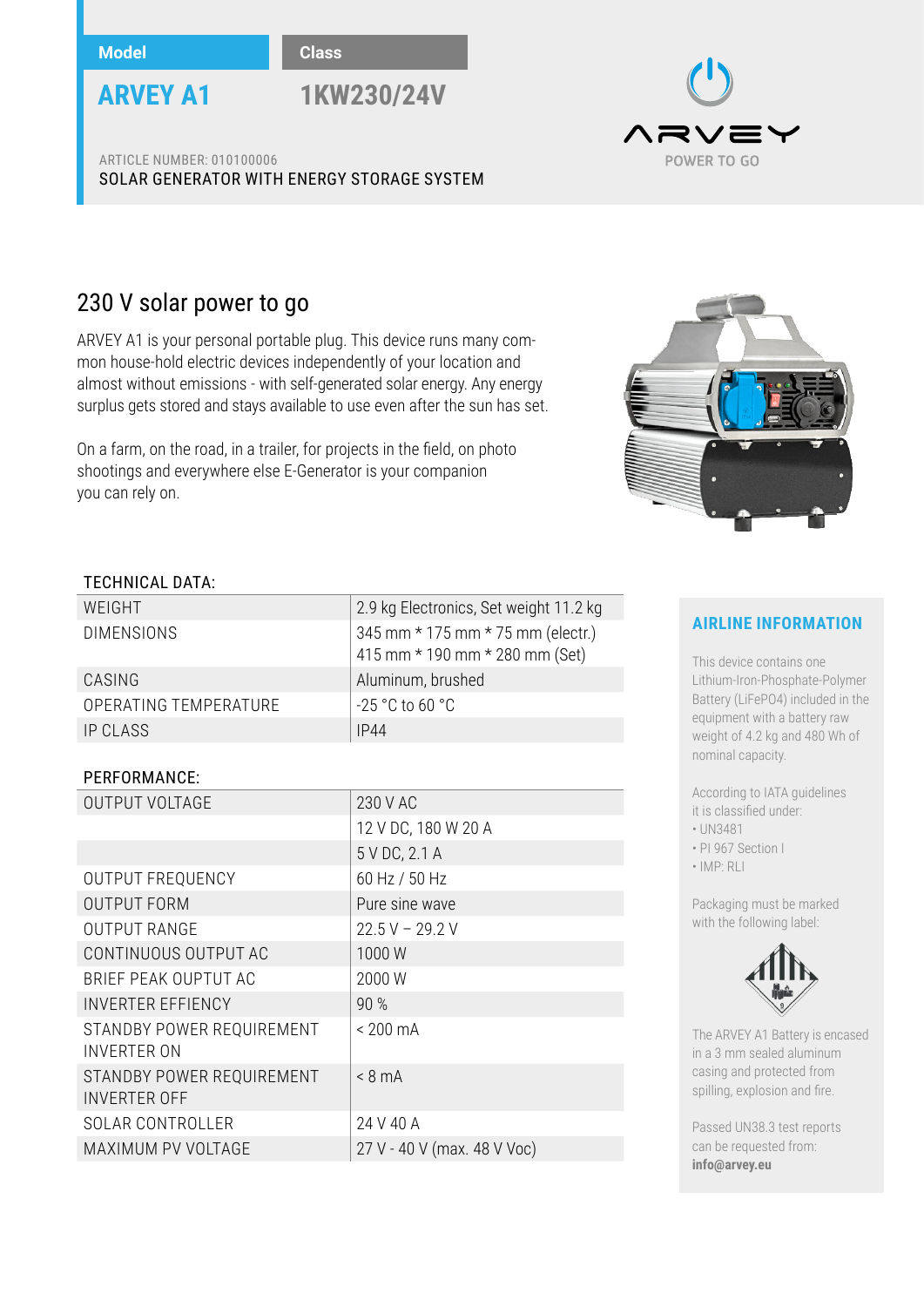

**ARVEY A1 1KW230/24V**

ARTICLE NUMBER: 010100006 SOLAR GENERATOR WITH ENERGY STORAGE SYSTEM

#### ELEMENTS FRONT:

Outlet 230 V AC Automotive standard socket 12 V DC Hollow plug socket 12 V DC USB TYP A 5 V 2.1 A 2 LED Inverter status (green/red) 1 LED System overheat (orange)

#### ELEMENTS REAR:

Solar cable connector MC4 + (plus) Solar cable connector MC4 - (minus) Battery cable connector covered full + (plus) Battery cable connector covered full - (minus)

#### ELEMENTS TOP:

LED Display (battery charge, battery voltage, power input / PV and output, battery health)

#### CONNECTORS INTERNAL:

USB TYP A 5 V 2.1 A

#### SAFETY:

| ANTI VOLTAGE PROTECTION      | $2*15A$ fuse     |
|------------------------------|------------------|
| <b>INVERTER PROTECTION</b>   | $2*15A$ fuse     |
| BATTERY LOW VOLTAGE ALARM    | 22.5 V - 23.5 V  |
| BATTERY LOW VOLTAGE SHUTDOWN | < 22.5 V         |
| OVERLOAD PROTECTION          | 1200 W           |
| SHORT CIRCUIT PROTECTION     | 20 A (DC output) |
| ANTI REVERSE POLARITIY PROT. | 40 A             |
|                              |                  |



### **OPT. ACCESSORIES**

Solar panels

Solar cable

Grounding cable

Battery

Battery cable

AC-Quick charger 120 W

Fuses 20 A

…

Lamp 2 W, 12 V